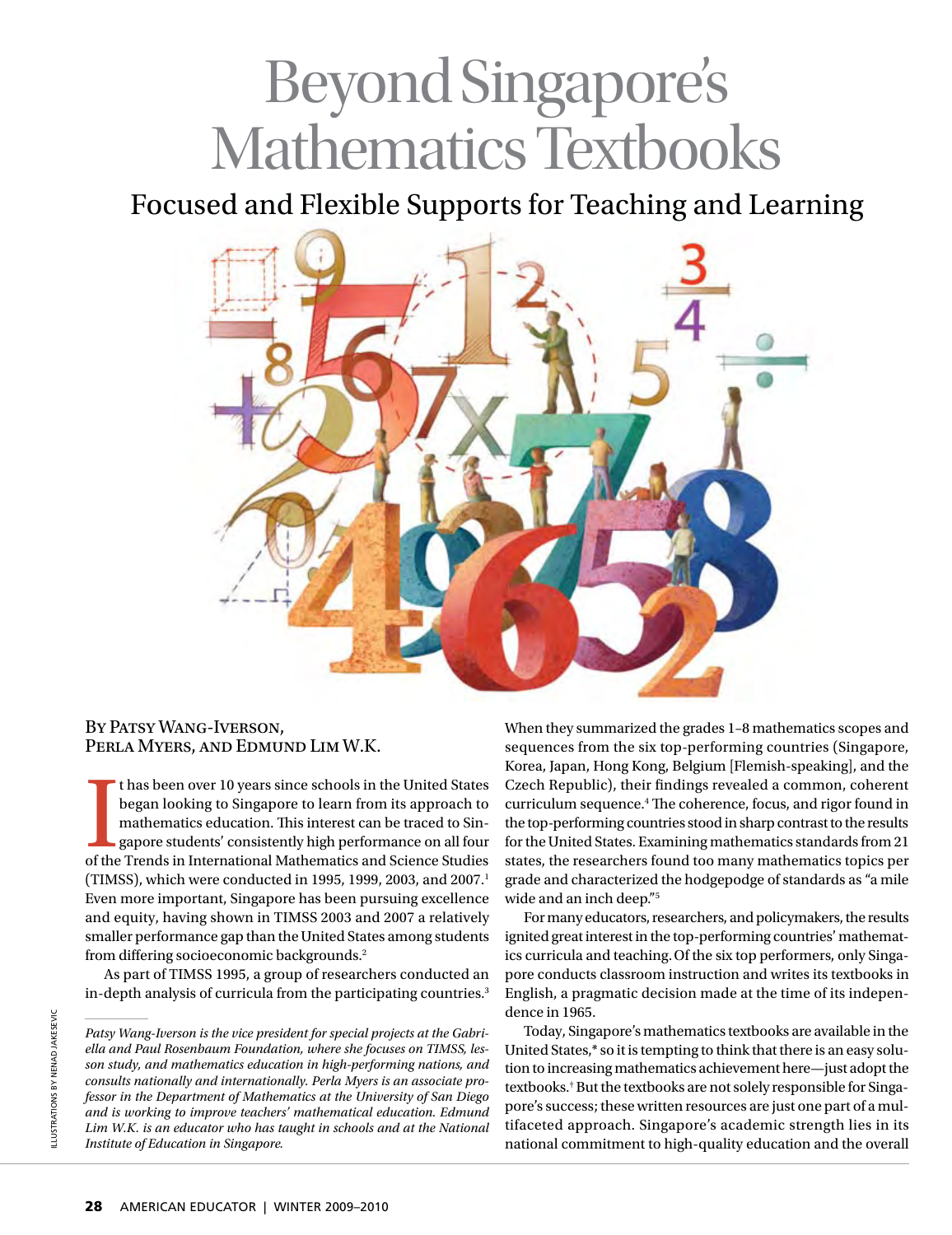coherence of its educational system. Singapore's goals for its students are fully supported by a systematic plan that includes a realistic timeline and ample funding. The investment in education is all-encompassing—it includes all levels of the education community, from the schools, to the National Institute of Education (Singapore's sole teacher-training institution) to the Ministry of Education (MOE). Singapore's commitment to education—which is derived from its ongoing desire to improve by learning from the strengths of other countries—begins with a first-class curriculum *and* the nurturing of educators at all levels.

Singapore's national mathematics syllabus provides the foundation for teaching and learning mathematics. The syllabus is comprehensive, yet concise and coherent. Curriculum, teaching, learning, and assessments (both school-based and national) are closely aligned with the syllabus, and are regularly reviewed and updated to ensure that they remain relevant to the needs and interests of students and teachers.

Having a cogent curriculum and well-written textbooks can improve instruction to a certain extent. At the same time, preparing, hiring, nurturing, and retaining knowledgeable, caring, and skilled educators are essential to successful learning and teaching in the classroom. In particular, Singapore's pre-service teachereducation programs play a vital role in Singapore's success in education. Unlike in the United States, prospective teachers, who are selected from among the top one-third of high school graduates, receive free tuition and a stipend during their teacher preparation program. Once they become teachers, they receive competitive pay and support throughout their careers.

In this paper, we explore the preparation and support of mathematics teachers in Singapore. Explaining the entire teacherpreparation program is beyond what we can accomplish in a single article. Instead, we have chosen to take a careful look at two ways in which teacher preparation and support are dramatically different in Singapore and the United States: the flexibility in pathways and the focus on goals.

Singapore's educational system—from primary school through teacher preparation and support—is characterized by flexibility. In particular, Singapore offers high performers various opportunities to become teachers. Formal teacher preparation can begin at different stages: right after students complete postsecondary school (equivalent to the end of 12th grade in the United States), after completion of a university degree, or as a midcareer change.

At the same time, Singapore's whole educational system including its teacher preparation and support—is focused on the goal of having all students master the national curriculum. Teachers are encouraged to teach as they see fit, but the content and skills that students must master in each subject and at each grade are clearly specified in the national curriculum; they are also well reinforced through the approved textbooks, aligned assessments, and carefully constructed teacher preparation and professional development.

Assuming most readers are not well acquainted with Singapore's education system, and believing teacher preparation (just like preparation for any other career) formally begins when children start school, let us start with a brief look at how flexibility and focus play out in the primary and secondary schools. We will begin with the focus provided by the national curriculum.

Prospective teachers, who are selected from among the top one-third of high school graduates, receive free tuition and a stipend during their teacher preparation program.

# I. A Focused National Curriculum

Singapore's primary (grades 1–6) and secondary (grades 7–10) schools follow the national curriculum‡ developed by the Curriculum Planning and Development Division of the MOE. In mathematics, a pentagonal framework designed to develop students' problem-solving abilities sets the direction for learning, teaching, and assessment. The syllabus provides details that guide teachers in planning, preparing, and implementing mathematics programs in their schools. Teachers are encouraged to be flexible and creative in implementing the syllabus in the classroom, but they must be careful to maintain its scope and sequence so as to prepare students for high-stakes national exams at the end of primary and secondary school. (See the sidebar on page 32 for a description of the framework and an excerpt from the syllabus.)

Textbooks in Singapore closely follow the national syllabus. Until 2001, they were written by a unit of the MOE. Now textbooks and activity books are developed by private publishers, subject to MOE approval. In mathematics, the majority of primary schools in Singapore currently use either the *My Pals Are Here* series or the *Shaping Mathematics* series. An extraordinary amount of thought has gone into these slim and focused textbooks. They present the mathematics content in a way that helps students grasp the concepts, yet they are slim enough that teachers can provide additional lessons on topics, as needed, without pressure to "cover" an excessive amount of material. Furthermore, they are written in simple English to accommodate the more than 40 percent§ of Singapore students who most frequently speak a language other than English at home.

<sup>\*</sup>The Singapore textbook series used most commonly in the United States at present is *Primary Mathematics* (grades 1–6), U.S. edition, published in 2003 and based on the 1983 curriculum framework (see www.singaporemath.com). Notably, these books have been integrated into some courses for pre-service American teachers. The college textbooks *Elementary Mathematics for Teachers*<sup>6</sup> and *Elementary Geometry for Teachers*<sup>7</sup> incorporate the U.S. edition of *Primary Mathematics* and Singapore's *New Elementary Mathematics 1* for supplementary reading and homework assignments. Another pre-service mathematics textbook, *Mathematics for Elementary Teachers*, 8 also was influenced (especially chapters 3, 7, and 13) by the *Primary Mathematics* series.

<sup>†</sup> Some states have approved modified versions of Singapore textbooks that do not preserve Singapore's concise and coherent curriculum. For example, in the California version, variables, which are not taught until grade 7 in Singapore, are introduced in grade 5. *Math in Focus*, a U.S. version of a Singapore mathematics textbook series, *My Pals Are Here*, has been approved for use in Indiana, Kentucky, and Oklahoma.

<sup>‡</sup> International and private schools are not bound by the national syllabi.

<sup>§</sup> When the curriculum was developed in the early 1980s, 77 percent of Singapore's students did not speak English at home.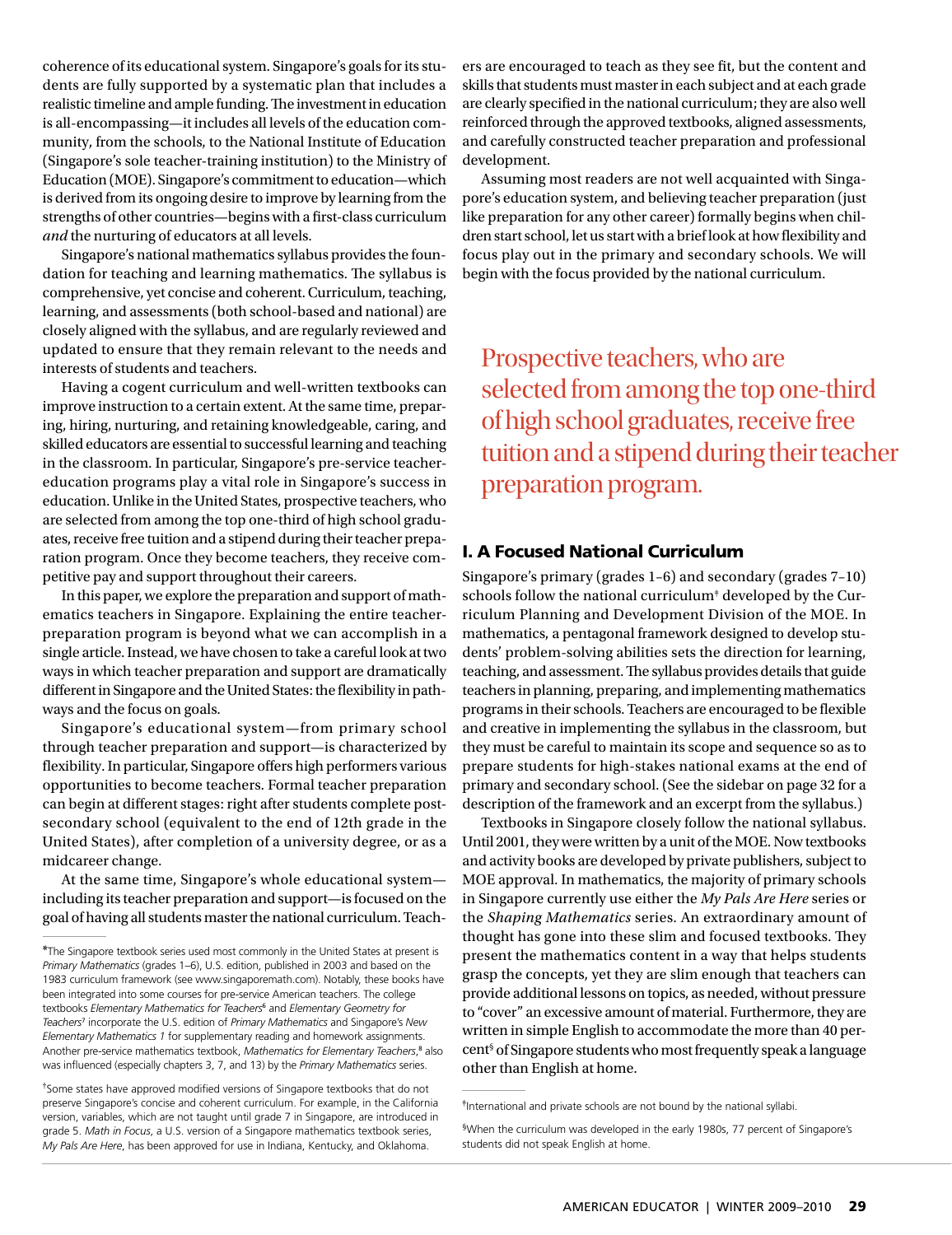The clarity and detail of the curriculum offer many benefits. For example, when teachers develop lesson plans either individually or in a group, since *what* will be taught is already determined, teachers can focus on *how* to teach it. Teachers are then able to make sure the content for each grade is clear to the students, and they can provide students with the support needed to stay at grade level. Consistency of content also helps with student mobility—if students change schools, they do not fall behind or end up with gaps in their learning. Additionally, teacher preparation and professional development can be more effective since they are based on the content teachers are expected to teach.

## II. A Flexible Educational Structure

Singapore's educational system is notable for its flexibility and efforts to accommodate the needs of individual students. The

Student support begins in grade 1 for students with inadequate prior academic exposure. The goal is to have them at grade level when they enter grade 2.

MOE acknowledges that people are different—they have different abilities, interests, and motivations; they require different support systems; and they develop at different rates. Singapore provides flexibility throughout the educational system in order to accommodate its different learners while maintaining a firm commitment to each student mastering the core content in the curriculum. Some examples of how Singapore achieves quality through flexibility follow.

1) *Different tracks lead to the same end goal in primary school.* A Singapore education for most students begins with two years of private kindergarten, followed by six years of primary school (elementary school) in the national education system. Schools provide differentiated learning experiences for students with different needs. Student support begins in grade 1 with a learning support system for students with inadequate prior academic exposure. They are placed in small classes of up to 12 students, and the goal is to have them at grade level when they enter grade 2. Starting in grade 4, students are separated according to their performance in specific subjects such as mathematics and their mother tongue language (Mandarin, Malay, or Tamil). Lessons in each track are conducted at different rates of speed and levels of difficulty in order to accommodate the abilities of the students and to optimize their learning potential. As in the United States, tracking students engenders ongoing debate. Yet, it allows teachers to proceed at a pace and depth suitable for each group of students. Slower children receive extra instruction to help them achieve the high standards set by the national curriculum. Since Singapore's educational goals are clear, the system is able to achieve high quality while providing flexibility. At the end of the sixth year of primary school, students in the national school system take high-stakes national examinations, called the Primary School Leaving Examinations (PSLE),

in English, mathematics, science, and their mother tongue language.\*

2) *Paths have different lengths, but the same core content, in secondary school.* Based on their performance on the PSLE overall and in each subject, students follow one of three secondary education paths† beginning in grade 7:

- i) four years in the Normal (Technical) course,
- ii) four years in the Express course, or
- iii) five years in the Normal (Academic) course.

The less academically inclined students (about 12 percent of the population) are assigned to the Normal (Technical) stream. Although their curriculum is less demanding academically than that of the other streams, they learn the core content set forth in the national curriculum. In mathematics, that includes topics such as graphs of quadratic functions and their properties, rotational symmetry, and the volume and surface area of pyramids, cones, and spheres.<sup>9</sup>

The curricula for students in the Express and Normal (Academic) streams are similar to each other, with the main difference being that Express students (about 64 percent of the population) complete their course of study in four years while the curriculum for the Normal (Academic) students (about 22 percent of the population) is spread over five years.10

3) *Students have opportunities to move between paths.* Once students are placed along a certain path, they have several opportunities to move to a different path based on their performance. For instance, if a child in primary school shows more growth and readiness in a certain subject, he or she may be moved to a higher achievement track in that subject. Also, Normal (Technical) stream students who excel in the first or second year of secondary school can be transferred to the Normal (Academic) stream. Similarly, students who do very well in the Normal (Academic) stream in the first or second year can transfer to the Express stream. Conversely, students in the Express stream who perform poorly may be transferred to the Normal (Academic) stream.

4) *Students take different paths after secondary school.* After successful completion of secondary school (which is the equivalent of 10th grade in the United States), there are various educational routes for graduates. Further education is not mandatory, but the vast majority of students continue their education. The academic options are plentiful, ranging from vocational and industryrelated courses offered by the Institute of Technical Education<sup>11</sup> to university-preparatory courses offered by two-year junior colleges. Importantly, all of the options leave open the door to a

<sup>\*</sup>Severely retarded children are usually educated in special schools and do not take the PSLE. Students with learning difficulties (e.g., dyslexia or ADHD) or hearing impairments are mainstreamed and take the PSLE, though a minority may be exempted from certain subjects. The bottom range of students (about 15 percent) may take a different version of the PSLE, a Foundation PSLE, in certain subjects, and the regular PSLE in other subjects.

<sup>†</sup> Based on the 2007 PSLE results, 98 percent of students qualified for mainstream secondary-school education. The remaining 2 percent were considered not ready for mainstream secondary schools and better suited for the two secondary schools that provide vocational training. These students can still progress on to vocational higher education if they perform well.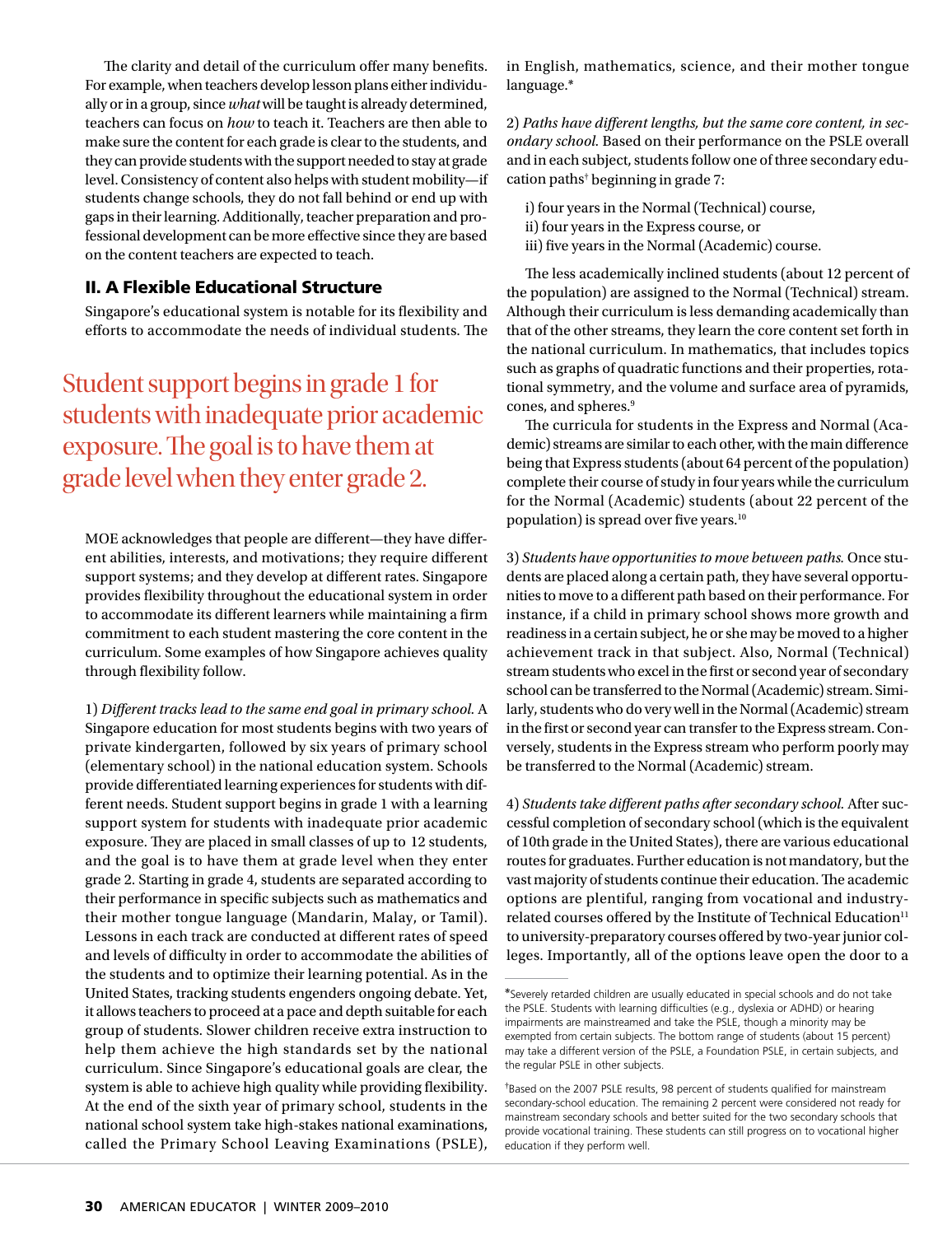university education. Students who complete the Normal (Technical) course in secondary school and then attend the Institute of Technical Education could, if they perform well, go to a polytechnic institute (which offers a mix of academic and industryrelated courses) and then a university. This route is several years longer than the fastest route (which entails studying in the Express stream, attending a junior college, and then going to a university), but for some students, that slower pace is exactly what they need. Unlike in the United States, however, there are no nonselective universities. At each juncture, students must perform well on rigorous exams in order to proceed to the next institution.

# III. Flexibility and Focus in Teacher Preparation

Flexibility and focus also are key characteristics of Singapore's approach to teacher preparation. Teachers<sup>#</sup> at public and government-aided schools undergo teacher preparation, education, and certification at the National Institute of Education (NIE), the sole provider of the country's teacher education. Although there are various degree programs that prospective (and in-service) teachers can pursue, there is also tight quality control since all teacher preparation is overseen by the MOE and delivered by the NIE, and exactly what teachers must accomplish is specified by the national curriculum.

Primary school teacher candidates may be offered or assigned one of several program options. They may pursue a two-year Diploma in Education§ or a four-year Bachelor of Arts in education or Bachelor of Science in education. Candidates who already have a university degree in another field can earn a one-year Post

Graduate Diploma in Education. As in the United States, most lower-grade primary school teachers are generalists who teach English, mathematics, science, and social studies. However, some teachers in the upper elementary grades specialize in teaching mathematics.

Secondary school teachers usually are content specialists. Mathematics teacher candidates may pursue a humanities-based bachelor's degree in education by specializing in mathematics and one liberal arts subject,\*\* or a science-based degree by specializing in mathematics, a liberal art, and one or two science subjects. Those who already hold a university degree have to earn a Post Graduate Diploma in Education for primary and secondary school teachers.

§ As recently as 1993, the Diploma in Education was the highest level of education attained by most primary school teachers. The MOE's goal is for all teachers to eventually pursue a minimum of a bachelor's degree. This goal comes with financial incentives, as there is a significant difference between the starting salaries of the teachers who have a bachelor's degree and of those who do not. A number of teachers with a Diploma in Education have gone back to the NIE to study for another two years to earn a Bachelor of Education degree.

\*\*Options include art, drama, English language, English literature, geography, history, Malay language, and music.

#### Recruitment of Teacher Candidates

The teaching profession is highly respected and well compensated in Singapore, and teacher quality is a top priority. This serious commitment to education is reflected in the financial support<sup>††</sup> provided to attract, retain, and develop high-quality candidates.12 More than 95 percent of the students accepted by the NIE simultaneously become contracted employees of the MOE; the MOE pays their tuition and provides a monthly stipend. As teachers (in public or government-aided schools), they are employees of the MOE, so beginning teacher preparation is very much like beginning work. In exchange for this financial support, teachers must commit to teaching at a school selected by the MOE for three to six years, depending on the degree program. If they do not fulfill their obligation, whether they choose to leave

All teacher preparation is overseen by the National Institute of Education, and exactly what teachers must accomplish is specified by the national curriculum.

> or are deemed inadequate, they must repay the money with interest.

Candidates for teacher-education programs are selected from the top one-third of each graduating cohort from universities, polytechnics, junior colleges, and the Millennia Institute (which offers the same pre-university curriculum as the junior colleges, but at a slower pace).<sup>#</sup> As a result, teacher candidates begin their teacher training with a solid

foundation in mathematics and all other subjects covered by the national curriculum. But entrance is not based exclusively on academic achievement. Candidates also are interviewed by NIE academic staff and MOE staff to determine their suitability to work with children and youth.For individuals making a transition from another career to teaching, prior work experience is also taken into consideration.

#### Pre-Service Programs

The objective of the pre-service program is to help individuals begin their journey to become reflective teachers with an evidence-based practice. As such, teacher preparation in mathematics ensures teachers have six key characteristics: (1) mathematical knowledge (e.g., school-related mathematics content and mathematical reasoning); (2) knowledge of curriculum (e.g., lesson plans aligned with recent reforms); (3) knowledge of pupils (e.g., their common errors and misconceptions, as well as their abilities

<sup>‡</sup> There are a small number of teachers from other countries who have not attended the NIE.

<sup>††</sup>Teachers' starting salaries, which depend on if they have a degree, a degree with merit, an honors degree, and/or relevant work experience, are quite attractive. Their salaries are comparable to the starting salaries of professionals such as engineers.

<sup>‡‡</sup>In the past, most teachers came from the Express stream and completed a junior college education. Now, a small number of teachers come from the polytechnics.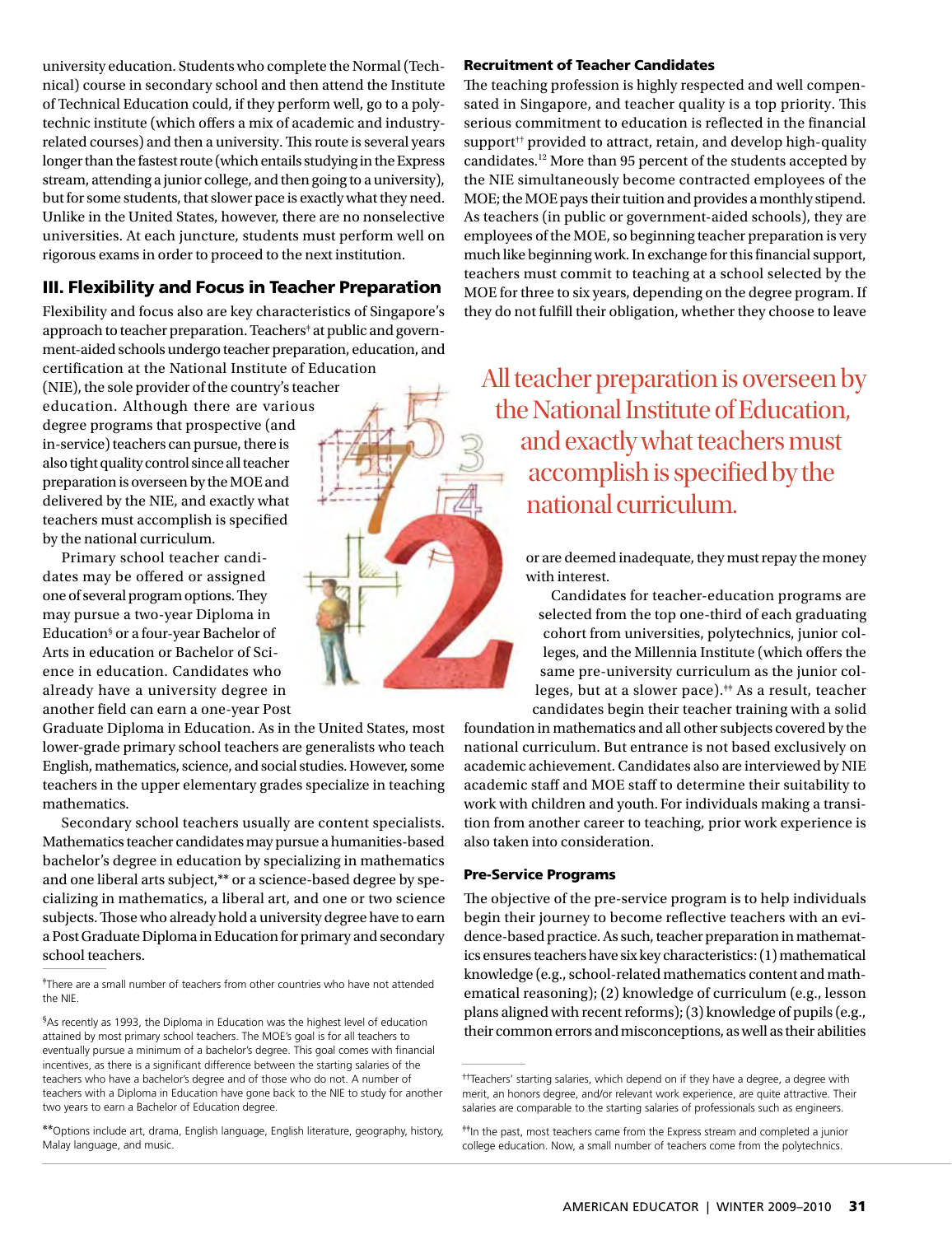and interests); (4) mathematics-based pedagogy (e.g., effective questioning and discussion, and classroom management); (5) knowledge of assessment (e.g., various types of formative and summative assessments); and (6) lifelong learning and values (e.g., professional development and professional communities).

Since the national curriculum is clearly defined, teacher candidates can study the content that they will be responsible for teaching in depth and from different viewpoints. Quite purposefully, NIE academic staff members have varied backgrounds. The mathematics department includes both mathematicians and mathematics educators specializing in different fields: mathematics content, teaching and learning mathematics, or curriculum and pedagogy. There are also experienced mathematics schoolteachers (usually former mathematics department heads) as well as former MOE mathematics curriculum officers who work with teacher candidates. Selected mathematics classroom teachers can spend up to four years as staff at the NIE and may conduct

postgraduate research while they teach, guide, and mentor teacher candidates.

NIE teacher candidates take a range of core and elective courses. For instance, teacher candidates in the four-year Bachelor of Arts (BA) in education or Bachelor of Science (BSc) in education programs take courses in education studies, curriculum studies, and subject knowledge, as well as other courses and practica (in which they are assigned to schools).

In the first year, BA/BSc candidates for teaching in the primary grades



# **Shared Structure, Common Content**

In Singapore, the foundation for learning, teaching, and assessing mathematics is a pentagonal framework that shows how the following five interrelated components are all essential to developing students' ability to solve problems (including nonroutine, open-ended, and real-world problems):\*

- 1. *Concepts*: Students must attain conceptual understanding of mathematical concepts—numerical, algebraic, geometrical, statistical, probabilistic, and analytical—in order to learn mathematics successfully. Conceptual understanding allows students to see mathematical ideas as interconnected, apply mathematics in various contexts, develop mathematical proficiency, and gain confidence in their abilities and appreciation for mathematics.
- 2. *Skills*: Students must develop procedural skills that are needed for problem solving—numerical written and mental calculation, algebraic manipulation, spatial visualization, data analysis, measurement, use of mathematical tools and technology, and estimation. Students should master these skills, but they should do so mindfully—with conceptual understanding of the procedures.
- 3. *Processes*: Students must combine the

knowledge and skills that are necessary to learning and applying mathematical concepts—mathematical reasoning, communication, making connections, thinking skills and strategies, and application and modeling.

- 4. *Attitudes*: Students' attitudes in mathematics include their beliefs about mathematics and its usefulness, their interest and enjoyment in learning mathematics, their appreciation of the beauty and power of mathematics, their confidence in using mathematics, and their perseverance in solving a problem. Since attitudes are shaped by learning experiences, teachers are encouraged to create positive learning experiences that children of all abilities will find challenging and rewarding.
- 5. *Metacognition*: Students should be able to monitor and control their thinking in order to progress as problem solvers. They should be able to analyze the selection of particular strategies for learning or for problem solving, and understand why certain methods are unsuccessful.

According to Singapore's mathematics syllabus,† the primary purpose of the framework is to explain "the philosophy of the syllabus and the spirit in which it should be implemented." That done, the portion of the syllabus devoted to gradeby-grade content is concise, coherent, and uncluttered. As an example, here is the

*complete* mathematics syllabus for primary 1 (first grade). Compared with most standards in the United States, it has clear content and is a reasonable length. –P.W.I., P.M., E.L.W.K*.*

# **1. Whole Numbers**

#### **Numbers up to 100**

#### Include:

- counting to tell the number of objects in a given set,
- comparing the number of objects in two or more sets,
- use of ordinal numbers (first, second, up to tenth) and symbols (1st, 2nd, 3rd, etc.),
- number notation and place values (tens, ones),
- reading and writing numbers in numerals and in words,
- comparing and ordering numbers,
- number patterns.

#### Exclude:

- use of the terms 'cardinal number' and 'ordinal number',
- use of the symbols  $>$  and  $<$ .

#### **Addition and subtraction**

#### Include:

- concepts of addition and subtraction,
- use of the addition symbol (+) or subtraction symbol (−) to write a mathematical statement for a given situation,
- comparing two numbers within 20 to tell how much one number is greater (or smaller) than the other,
- recognising the relationship between
- † The mathematics syllabus is separated into primary and secondary levels; both include the framework. See **www.moe.gov.sg/education/syllabuses/sciences**.

<sup>\*</sup>To read more about the pentagonal framework, see Lee Peng Yee and Lee Ngan Hoe, eds., *Teaching Primary School Mathematics: A Resource Book*, 2nd ed. (Singapore: McGraw-Hill, 2009).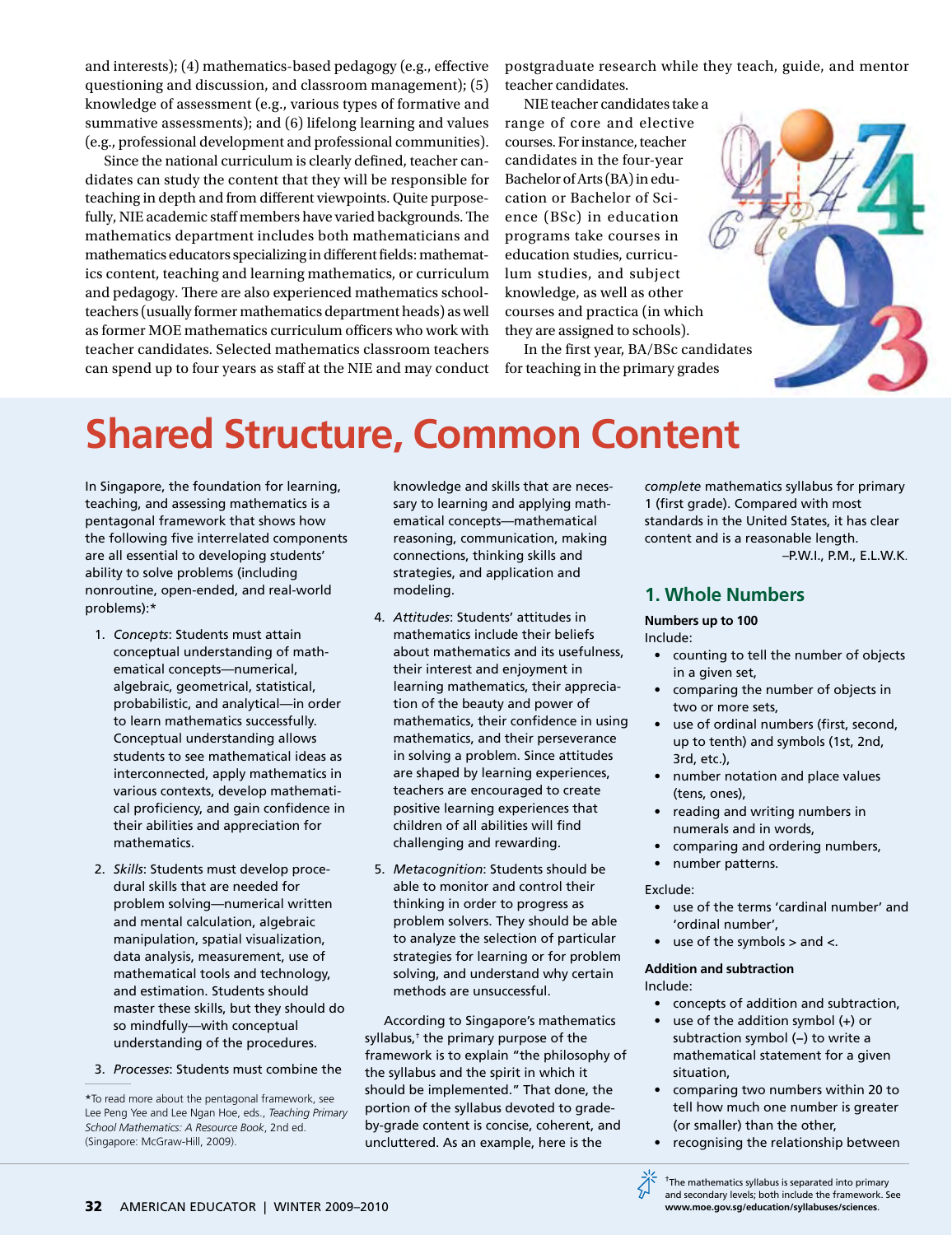enroll in basic courses, including three education courses such as educational psychology, critical perspectives on education, and information and communication technology. In the second year, they take mathematics courses, including numbers and operations, and fundamental principles of primary mathematics, as well as a curriculum course that provides an overview of the Singapore Primary Mathematics Curriculum. Teacher candidates also learn how to prepare lesson plans, which include teaching objectives, learning outcomes, teaching and learning processes, and resources. They explore pedagogical strategies and psychological theories related to mathematics education and how to teach topics such as whole numbers, fractions, decimals, percentages, ratios, direct proportion, rate, and speed.

In the third year, BA/BSc teacher candidates enroll in a more advanced curriculum course, along with two more subject-knowledge courses in which they learn about teaching problem solving, conducting mathematical investigations, and facilitating mathematical communication. In addition, they learn how to teach algebra, geometry and measurement, data analysis, and statistics. Throughout the curriculum courses, while covering the various topics, teacher candidates explore the use of technology and the common errors made by primary school students.

In the fourth and final year, BA/BSc teacher candidates take another mathematics curriculum course, in which they learn about various traditional assessment strategies, including details about planning and constructing test items. Another major area of study is the practice of teaching skills, which includes catering to students of mixed abilities. BA/BSc teacher candidates who wish to teach upper primary mathematics\* may take additional courses on pedagogical skills and content knowledge, as well as advanced use of technology, and challenging problems and games.

\*Teachers who do not take these optional courses may still be assigned to teach upper primary levels. Similarly, teacher candidates who take the optional courses may be assigned to teach lower primary classes if there is a need.

addition and subtraction,

- building up the addition bonds up to 9 + 9 and committing to memory,
- solving 1-step word problems involving addition and subtraction within 20,
- addition of more than two 1-digit numbers,
- addition and subtraction within 100 involving
	- ◆ a 2-digit number and ones,
	- ◆ a 2-digit number and tens,
	- ◆ two 2-digit numbers,
- addition and subtraction using formal algorithms.

#### **Mental calculation**

Include:

- addition and subtraction within 20,
	- addition and subtraction involving
	- ◆ a 2-digit number and ones without renaming,
	- ◆ a 2-digit number and tens.

#### **Multiplication and division**

Include:

- multiplication as repeated addition (within 40),
- use of the multiplication symbol (x) to write a mathematical statement for a given situation,
- division of a quantity (not greater than 20) into equal sets:
	- ◆ given the number of objects in each set,
	- ◆ given the number of sets,
- solving 1-step word problems with pictorial representation.

# Exclude:

- use of multiplication tables,
- use of the division symbol  $(\div)$ .

# **2. Measurement**

#### **Length and mass**

Include:

- measurement and comparison of the lengths/masses of two or more objects in non-standard units,
- use of the following terms: long, longer, longest short, shorter, shortest tall, taller, tallest high, higher, highest heavy, heavier, heaviest light, lighter, lightest

Exclude finding the difference in length/ mass.

#### **Time**

Include telling and writing time to the hour/half hour. Exclude 24-hour clock.

#### **Money**

Include:

- identifying coins and notes of different denomination,
- matching a coin/note of one denomination to an equivalent set of coins/ notes of another denomination,
- telling the amount of money
	- ◆ in cents up to \$1,
	- ◆ in dollars up to \$100.
- use of the symbols  $\frac{1}{2}$  and  $\frac{1}{2}$ ,
- solving word problems involving addition and subtraction of money in dollars only (or in cents only).

Exclude combinations of dollars and cents.

# **3. Geometry**

**Basic shapes:**

• **rectangle**

- **square**
- **circle**
- **triangle**

Include:

- identifying and naming the 4 basic shapes from 2-D and 3-D objects,
- describing and classifying shapes.

#### **Patterns**

Include:

- making/completing patterns with 2-D cut-outs according to one or two of the following attributes
	- ◆ shape
	- ◆ size
	- ◆ colour
- making/completing patterns with 3-D models:
	- ◆ cube
	- cuboid (rectangular block)
	- cone
	- ◆ cylinder

# **4. Data Analysis**

**Picture graphs**

#### Include:

- collecting and organising data,
- making picture graphs,
- use of a symbol/picture to represent one object,
- reading and interpreting picture graphs in both horizontal and vertical forms.

Exclude picture graphs with scales.

Copyright of the content materials of pages 12–14 of CPDD/MOE Mathematics Syllabus Primary belongs to the Government of the Republic of Singapore, c/o Ministry of Education, Singapore, and has been reproduced with their **PERMISSION**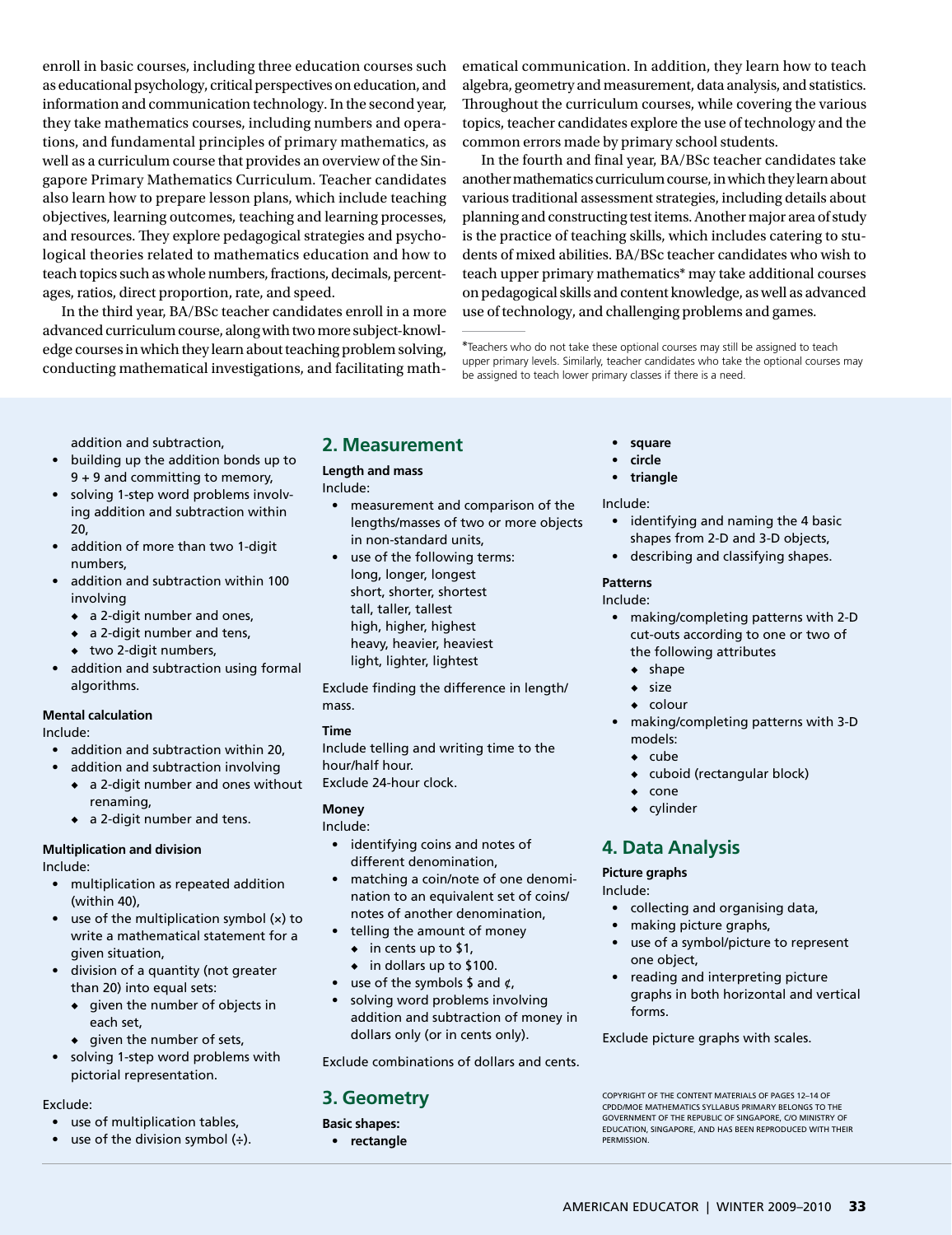All BA/BSc in education candidates who are planning to teach upper primary grades also can pursue optional independentstudy topics to strengthen their mathematical content knowledge, and expand and improve their range of teaching skills. Through these courses, teacher candidates are nurtured and equipped with the necessary skills and knowledge to teach mathematics effectively.

#### Experiential Education

Experiential education opportunities in local schools are an important part of teacher preparation. In Singapore, teacher candidates have multiple opportunities to apply and hone their knowledge and skills while gaining practical experience under the tutelage of their assigned mentors (who are teachers) and

Teacher candidates are assigned to schools in each of their four years of undergraduate studies. In the fourth year, performance during the 10-week teaching practicum is evaluated.

their NIE supervisor.

For example, in the bachelor's degree programs, teacher candidates are assigned to schools in each of their four years of undergraduate studies.\* At the end of their first year at the NIE, they have two weeks of school experience. At the end of the second year, they have a five-week school experience akin to a teaching assistantship in which they observe and learn from their "cooperating" teachers (teachers of the classes to which they have been assigned), who coach them in specific subjects, as well as help them reflect on teachers' responsibilities and roles. At the end of the third year, there is a five-week teaching practicum in which teacher candidates begin to become independent and responsible for teaching—they plan and teach their own lessons. They learn from observing their cooperating teachers and working with them on lesson preparation and delivery, as well as classroom management. Mentors, cooperating teachers, and staff from the NIE observe teacher candidates during select lessons and provide feedback, guidance, and support. In the fourth and final year, teacher candidates teach their designated grade level or subject during a 10-week period in which they are assigned to the same school where they were apprentices. They become actively involved in school life as they plan, teach, and learn through guiding and assessing their students, while still under the tutelage of their NIE supervisor and mentors. Some teacher candidates also become involved in afterschool activities such as enrichment, remedial, and supplementary classes.

In the fourth year, performance during the teaching practicum is evaluated. In order to successfully graduate from the NIE and qualify as trained teachers, teacher candidates must attain at least

a passing grade. Teacher candidates who do not perform as expected or who are at risk of failing their practicum receive additional counseling and support from the school and the NIE. If they still fail, they may be offered a second chance to redo their teaching practicum at another school, which then delays their graduation. Teacher candidates who are deemed unsuitable or lacking the integrity necessary to be teachers, even after help and counseling, are asked to leave the teaching service (and, as noted above, must repay the MOE their tuition fees and stipend, with interest). Most student teachers successfully complete their teaching practicum and proceed to become full-fledged teachers in schools.

### IV. Flexibility and Focus Throughout the Teaching Career

In Singapore, successfully completing a teacher-preparation program in no way signifies that a person has finished learning how to teach. Teachers continue upgrading their knowledge and

> skills throughout their careers. They are entitled to take 100 hours of professional development annually, paid for by the MOE. In fact, all educators, including teachers, department heads, vice principals, and principals, are strongly encouraged to develop their professional capabilities and competencies. The NIE and MOE regularly organize workshops, courses, and conferences. NIE staff members also provide customized school-based professional development, as well as lesson-planning input and individualized feedback based on lesson observations. Although the bulk of the 100 hours is dedicated to improving teachers' practice, teachers also can enroll in some courses to promote personal well-being. For instance,

some may take a health-related course, subject to approval.

#### Professional Development Continuum Model

The MOE supports teachers who wish to pursue additional undergraduate (e.g., by upgrading from a Diploma in Education to a bachelor's degree) and postgraduate studies. As part of the Professional Development Continuum Model (PDCM)—a collaboration between the MOE and NIE—some NIE courses that are taken as professional development also provide credits that contribute to the pursuit of postgraduate degrees. Through the PDCM, teachers can attain advanced certification or pursue one of the 18 PDCM master's degree programs, including one Master of Education (MEd) degree focusing on mathematics education for primary and secondary teachers. PDCM postgraduate courses are fully paid for or largely subsidized† by the MOE.

The MEd in mathematics education consists of 10 courses taken over three years. The courses are designed to help teachers develop deeper knowledge of mathematics curriculum, content, and pedagogy, and greater expertise in the mathematical topics

#### *(Continued on page 36)*

<sup>†</sup> For MOE sponsorship, applicants must be Singapore citizens or permanent residents, have good evaluations at work during the year preceding the application, have at least an overall C grade for their university degree, have at least two years of \*In the U.S., student teachers do not typically begin practica their first year. teaching experience, and be employed by the MOE on a permanent basis.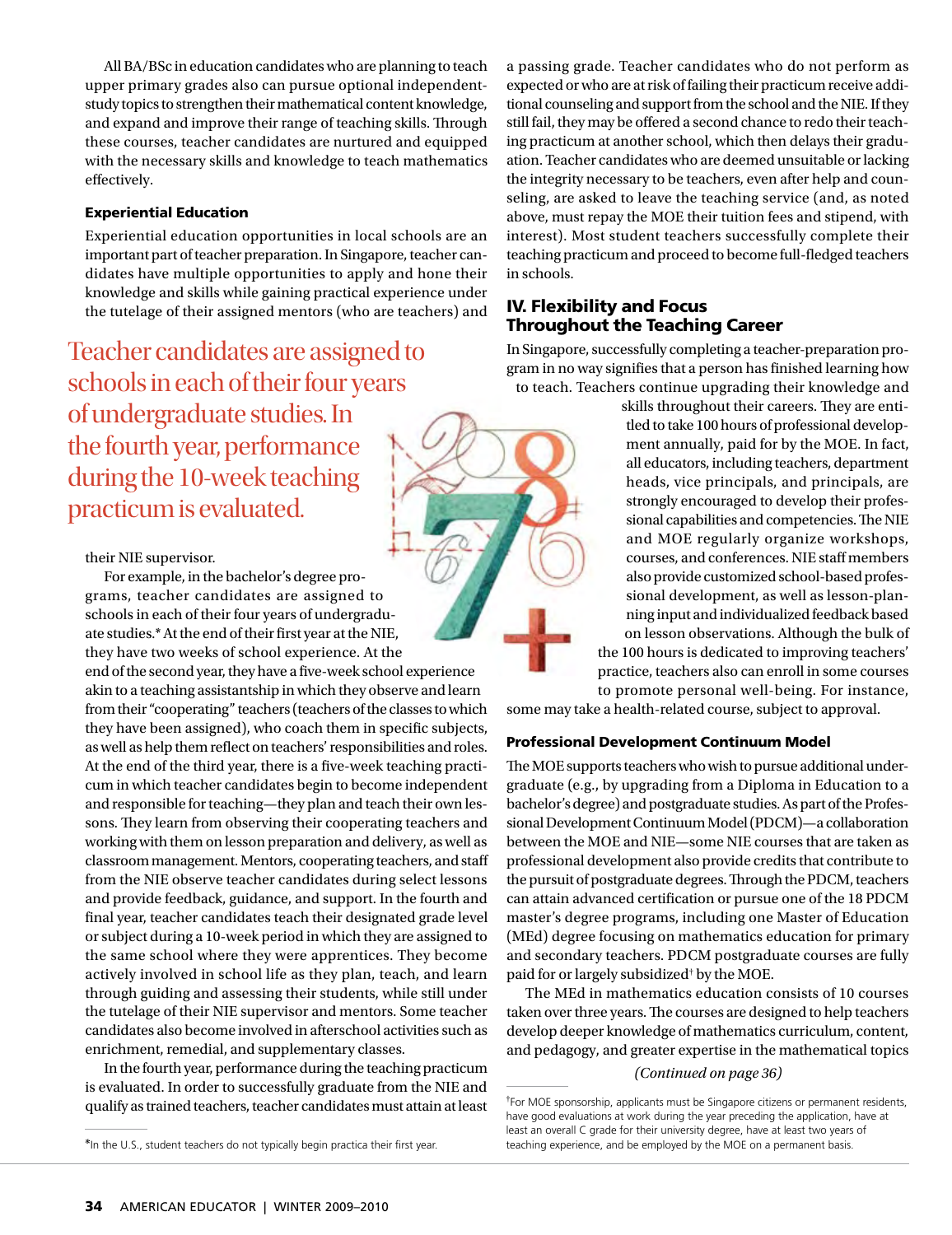# **Career Development**

*How Singapore Merges Teacher Professional Development and Evaluation*

#### **By Susan Sclafani with Edmund Lim W.K.**

From their first year on the job, all teachers in Singapore are planning their careers and using self-assessment, coaching, and evaluation to achieve their next steps as professionals. To manage the process, in 2003, Singapore began implementing a comprehensive system, the Enhanced Performance Management System (EPMS). While the EPMS culminates in a final annual evaluation (which contributes to performance bonuses and promotions), it is actually a yearlong process that consists of setting goals, seeking out professional development courses and other learning opportunities, collaborating with colleagues, and assessing one's progress. Everyone takes the entire process very seriously. Teachers and reporting officers (a department head or vice principal) work together to enhance the teachers' performance and the performance of their colleagues through observations and coaching. But more important, teachers believe that the EPMS will help them become better teachers.

Through the EPMS process, teachers are encouraged to expand their teaching repertoire, improve their knowledge and skills in their selected career track,\* and take those developmental actions that lead to greater

competence—and higher levels on the career ladder. Teachers start the year with a self-assessment and develop their goals for (1) teaching, (2) instructional innovations and improvements at the school, (3) professional training, and (4) personal development. They discuss their goals and performance benchmarks with their reporting officer to ensure they are aligned with the department, school, and national goals and benchmarks. These meetings are opportunities to discuss where the teacher ended the previous year and what needs to be done next to reach his or her career goals. Reporting officers encourage teachers to improve and to reach their full potential. Together they decide on additional training or identify which teachers or department heads can best help with coaching. It is a collegial process focused on ensuring that teachers have the competencies to improve their capabilities as teachers as well as their students' learning and achievement. During the year, there are informal meetings, a more formal midyear evaluation, and then the final evaluation.

The EPMS is not an evaluation as we in U.S. education usually do it. The resulting document is a narrative that summarizes, at midyear and at the end of the year, the activities engaged in, progress made toward the goals set, and data on the agreed-upon performance benchmarks. It resembles our portfolio assessments, although it adds summaries of relevant discussions between the teacher and the reporting officer as well as evaluative narratives from both. These evaluations are based on the experience and current position of the teacher, since the level of competence expected of a new teacher is much lower than that expected of senior and master teachers.

The final annual evaluation includes not just an assessment of current performance, but also an assessment that is the reporting officer's view of the teacher's "Current Estimated Potential."



The decision on potential is made in consultation with senior teachers who have worked with the teacher, department and grade chairs, the vice principal, and the principal. While it is a subjective decision, it is based on their observations, discussions with the teacher, evidence in the portfolio, and knowledge of the teacher's contributions to the school and community. The estimate of potential is used to help the teacher grow and develop that potential.

Ultimately, teachers' annual evaluations determine their performance grade. The performance grade for the year affects the size of their performance bonus (which can range from one month's salary for performance that exceeds expectations in some areas, to more than two and a half months' salary for outstanding performance), as well as their progression in salary and position. The expectation is that all teachers are striving to be the best they can be. Because teachers understand and respect the evaluation system, they honor and endeavor to learn from the teachers who move up. At the same time, those who achieve the higher grades and eventually become subject, department, and grade chairs or senior teachers are expected to help their colleagues improve.  $\Box$ 

*Susan Sclafani is the director of state services with the National Center on Education and the Economy, where she works to implement the recommendations of the* Tough Choices or Tough Times *report of the New Commission on the Skills of the American Workforce. Her recent positions include serving as a senior advisor with the Chartwell Education Group, assistant secretary of education for vocational and adult education under President George W. Bush, and counselor to the secretary of education, where she was the United States' representative to the Organization for Economic Cooperation and Development and the Asia-Pacific Economic Cooperation. Edmund Lim W.K. is an educator who has taught in schools and at the National Institute of Education in Singapore. This article is adapted, with permission, from "Rethinking Human Capital in Education: Singapore as a Model for Teacher Development," a paper they prepared in 2008 for the Aspen Institute Education and Society Program. The full paper is available at www.aspen [institute.org/policy-work/education-society/](www.aspeninstitute.org/policy-work/education-society/program-publications) program-publications.*

<sup>\*</sup>See the main article for brief descriptions of the career tracks.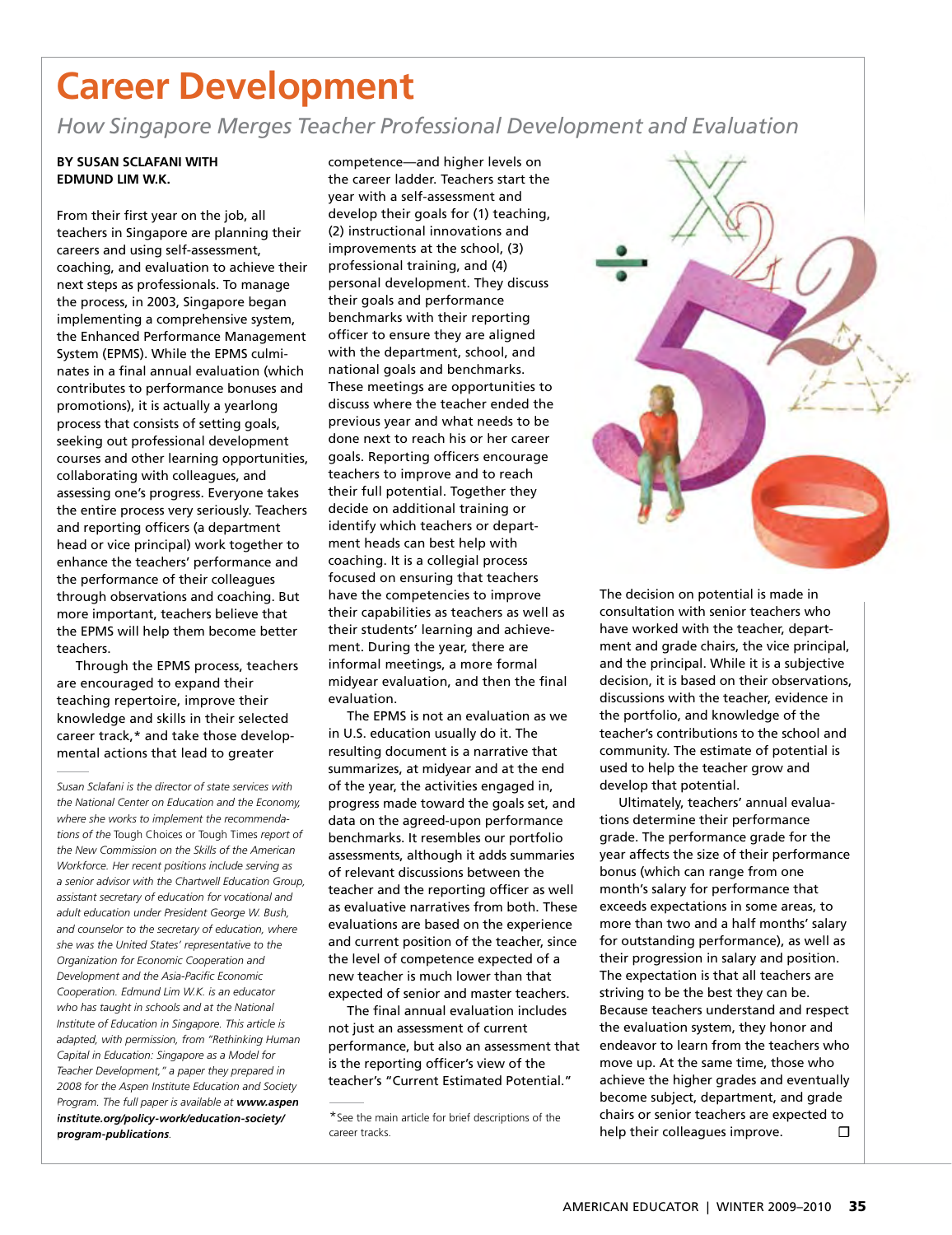#### *(Continued from page 34)*

they are responsible for helping students master. About half the courses address issues related to mathematics education, including qualitative and quantitative research methods so teachers can engage in mathematics education research. The remaining courses are devoted to deepening teachers' knowledge of mathematics. Some of the courses include:

- • How the Internet and multimedia can be used effectively as aids in teaching and learning mathematics.
- • Current mathematics education issues from both overseas and local perspectives. Teachers examine and evaluate research studies and methodologies on effective mathematics curriculum, learning and teaching, and explore in depth multiple assessment practices, diagnostic assessment, and integrating assessment with instruction.
- • Recent developments in curriculum models, design, and evaluation in relation to mathematics education, and their implications for the curriculum.

With regard to mathematics content, MEd mathematics education candidates learn in greater depth and breadth about selected topics such as algebra, geometry, and statistics, and about teaching these topics. There are also courses on discrete mathematics, number theory, and teaching arithmetic. In addition, teachers pursue an independent critical inquiry module in which they identify a problem, examine the relevant literature, and undertake data collection and analysis to address the problem. MEd

candidates also gain an understanding of research and interpretation of research data.

Teachers sponsored through the PDCM pay a one-time fee of \$1,500 upon registration, and the MOE pays for the minimum number of courses necessary to satisfy the degree requirements. However, if sponsored teachers fail or withdraw from the courses, they assume responsibility for the full cost. After completion of the master's program, graduates must remain employed with the MOE as teachers for one year.

## V. Focus and Flexibility Are Important, but Effective Teaching Requires Ongoing Leadership and Support

The MOE works with schools and partners such as the NIE to boost the quality of education for teachers and students. It oversees education policies, and provides leadership and resources. It also provides autonomy to support the implementation of policies and programs in the schools and to empower leaders and teachers to make decisions that will help them teach more effectively. It supervises the management and development of the government and government-aided primary schools, secondary schools, junior colleges, and the Millennia Institute.\* In addition, the MOE is involved in the administration of the nine polytechnics and the Institute of Technical Education, as well as the three universities and the NIE.

Over the past 10 years, the MOE has engaged in major initiatives to improve teachers' career paths, and to promote creative thinking, collaborative learning, and the use of information technology in schools. It has also provided schools with more autonomy and resources.

In order to attract and retain caring and capable teachers, the ministry periodically revises their salaries† and advancement

prospects. For example, in April 2001, a comprehensive pay and career system was introduced to ensure that the teaching profession remains competitive with other careers. It includes new career and recognition structures, and refine-

Since 2000, most first-year teachers have been assigned 80 percent of the normal workload to provide additional time to learn from colleagues.

> ments to the performance-management systems. There are now three career tracks: (1) the teaching track, which keeps teachers in the classroom<sup>\*</sup> but also recognizes growth and accomplishments by identifying senior and master teachers and giving them responsibility for assisting their peers; (2) the senior specialist track, which encourages teachers to become subject or curriculum specialists and conduct education research; and (3) the leadership track, which offers opportunities to take leadership positions in schools and in the MOE. Within each of these tracks are positions at various levels such that all educators have clear goals and opportunities for advancing.13 The means to accomplish those advancement goals are also clear: Singapore has an elaborate professional development and evaluation system (see "Career Development" on page 35).

> There are other efforts that help boost teachers' morale and performance. For example, since 2000, most first-year teachers have been assigned 80 percent of the normal workload to ease their adjustment to the teaching environment and provide additional time to learn from colleagues. Also, in an effort to continue the purposeful exchange and cross-fertilization of ideas between schools and the NIE, an educational exchange system was established. Selected school teachers have an opportunity to work at the NIE, where they teach, conduct courses, and share their school-based experiences, while some NIE staff members conduct research and immerse themselves in the school environment.



<sup>†</sup> The starting salary of beginning teachers in Singapore is comparable to the starting salaries of accounting and engineering graduates.

<sup>\*</sup>Private schools also have to be registered so that the MOE can keep track of them.  $*$ In the U.S., competent teachers frequently are promoted out of the classroom.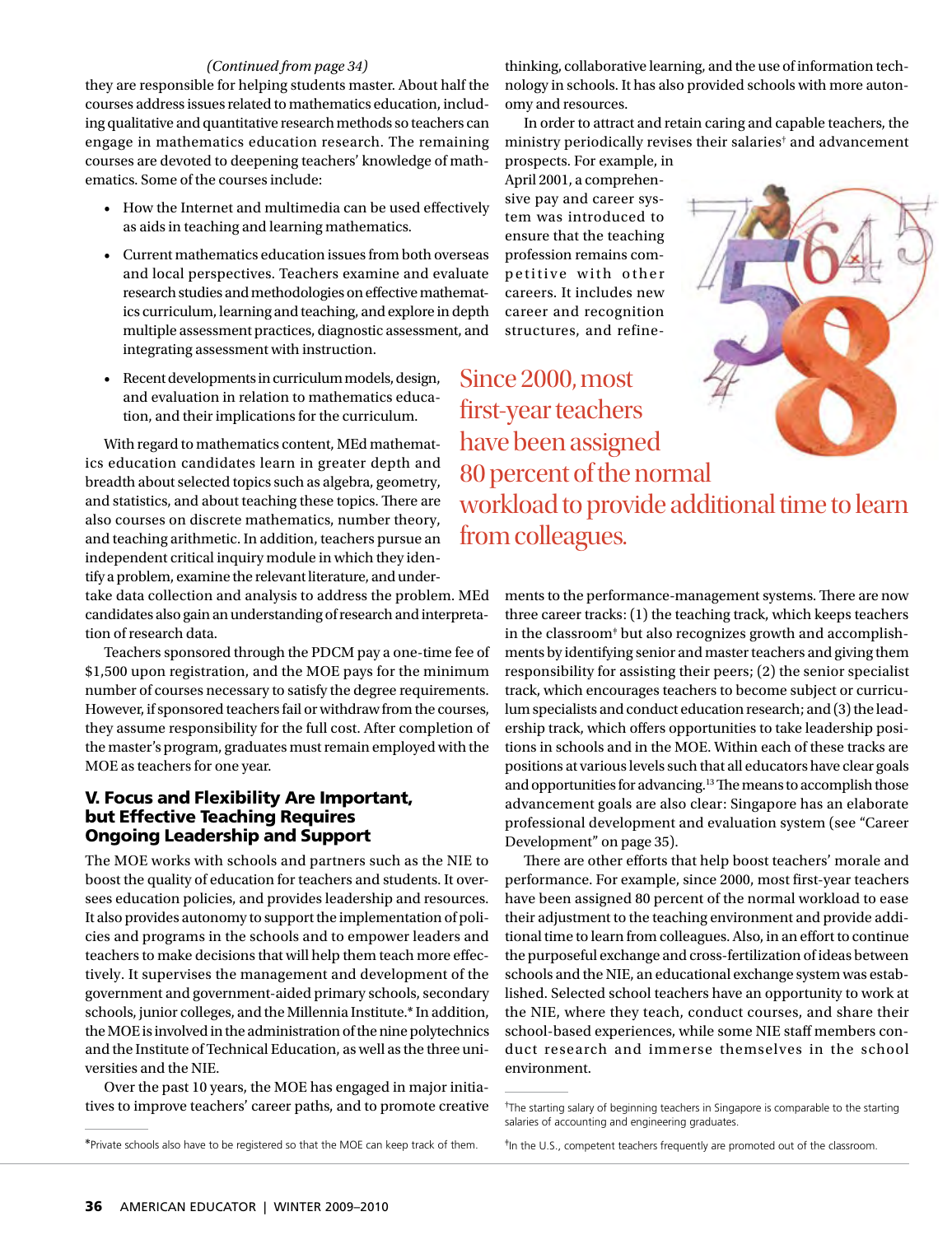Another recent change is that in 2004, the MOE enlarged the pool of teachers by implementing an Adjunct Teacher Program so that schools could rehire experienced and capable teachers who had retired or left the teaching service. In 2005, the MOE began employing more teachers, reducing the sizes of primary 1 (i.e., first grade) classes from 40 to 30 students. By 2010, the MOE plans to have 10 additional teachers in each primary and secondary school. The deployment of these extra teachers is left to the schools. For example, one school assigned a teacher to help small groups of students evaluated as being weak in mathematics. These groups of students leave the regular mathematics class in order to receive focused attention and support by the designated mathematics remediation teacher, who has deep knowledge of mathematics. When these children's understanding of mathematics improves, they rejoin their classmates for regular mathematics.

#### \* \* \*

Some people may argue that lessons from Singapore cannot be applied in the United States, given the vast differences in size, policies, and culture between the two countries. For example, Singapore has one syllabus, while the United States has thousands of state and district mathematics standards. Singapore has one teacher-preparation institution; the United States has more than 1,400,<sup>14</sup> and their course requirements can range from no mathematics-content requirement (for those planning to teach grades 1–4) to requirements of several mathematics courses, with no consistency in content across institutions. In short, Singapore focuses on specific high standards (for teachers and students) and provides flexibility in attaining them. In the United States, curricular incoherence (in both K–12 education and in teacher preparation) means that only some teachers and students are held to high standards. As a result, the flexibility the United States offers leaves some students without a decent education and some teachers without decent preparation.

When it comes to mathematics content, differences between countries should play no role in determining what mathematics is learned. Mathematical coherence and rigor transcend national boundaries, as revealed by the similarity in the grades 1–8 mathematics taught in the six top-performing countries.15 Interestingly, some of the effective educational strategies used in Singapore that are currently being adopted by other countries actually originated in these countries, including the United States. For example, Singapore's mathematics curriculum strategy of moving students carefully from the concrete to the pictorial to the abstract (thus offering a smooth, progressive transition from arithmetic to algebra16 that is accessible to most students, rather than to a minority of students, as in the United States), was drawn from the work of the American psychologist Jerome Bruner.<sup>17</sup>

In the United States, there has been ongoing debate on what mathematics should be taught, but some positive news has emerged in the last few years. In 2006, the National Council of Teachers of Mathematics called for a more coherent and concise mathematics curriculum and suggested three big ideas for each grade level, from prekindergarten to grade 8.18 Then, in 2008, the National Mathematics Advisory Panel reinforced the call for a coherent mathematics curriculum.19

In conjunction with a common, coherent curriculum, greater teacher knowledge of mathematics is also needed.20 As recognized by a U.S. elementary school teacher, "one is only as effective as one's own level of understanding."21 But most of our teacherpreparation programs are falling short. Last year, when the National Council on Teacher Quality studied dozens of mathematics education programs, it found overall low quality and enormous variability in course requirements.<sup>22</sup> Might it make sense for teacher-preparation institutions, at least in each state, to come together to review Singapore's required mathematics coursework for pre-service teachers, as guidelines for conversations about developing common, coherent mathematics courses?

Before one dismisses the content of this paper as unrealistic for consideration in the United States, let's examine what has been happening in Massachusetts. Since 2000, the state has made a concerted effort to align its standards, curriculum frameworks, and assessments. It has also begun to assess more seriously the content knowledge of those who aspire to be teachers, with a specific requirement that individuals must pass the mathematics portion of the state's certification test in order to be certified.§ Since 2000, both the National Assessment of Educational Progress (NAEP) and the TIMSS mathematics results have documented Massachusetts's continuous improvement. Its students recorded the highest scores in the nation on the most recent NAEP. In addition, Massachusetts's students performed near the top internationally on TIMSS 2007.

Singapore continues to improve its educational system by learning from the strengths of other countries, including the United States. Singapore sends many leaders and talented students to earn degrees in the United States and also benefits from partnerships with American universities. For instance, the Singapore University of Technology and Design (opening in 2011) recently appointed Thomas Magnanti, former dean of the School of Engineering at the Massachusetts Institute of Technology, as its founding president.

As we in the United States move toward more coherence in our overall mathematics education system, we need better alignment of what students learn and what teachers know. In addition to content and pedagogy, we need to identify ways to attract and keep competent teachers in the classroom, and to develop a systematic and systemic infrastructure that is sustainable. In this process, there is much we may learn from Singapore's common, coherent curriculum and its dedication to teacher preparation, development, and retention. □

#### Endnotes

1. The 1995, 1999, 2003, and 2007 TIMSS results are available on the TIMSS portion of the National Center for Education Statistics's Web site: http://nces.ed.gov/timss. See also Albert E. Beaton et al., *Mathematics Achievement in the Middle School Years: IEA's Third International Mathematics and Science Study* (Chestnut Hill, MA: International Study Center, Boston College, 1996), http://isc.bc.edu/timss1995i/MathB.html; Ina V. S. Mullis et al., *Mathematics Achievement in the Primary School Years: IEA's Third International Mathematics and Science Study* (Chestnut Hill, MA: International Study Center, Boston College, 1997), http://isc.bc.edu/timss1995i/MathA.html; Ina V. S. Mullis et al., *TIMSS 1999 International Mathematics Report: Findings from IEA's Repeat of the Third International Mathematics and Science Study at the Eighth Grade* (Chestnut Hill, MA: International Study Center, Boston College, 2000), http://timss.bc.edu/timss1999i/math\_achievement\_report.html; Ina V. S. Mullis et al., *Findings from IEA's Trends in International Mathematics and Science Study at the Fourth and Eighth Grades* (Chestnut Hill, MA: TIMSS and PIRLS International Study Center, Boston College, 2004), http://isc.bc.edu/timss2003i/mathD.html; and Ina V. S. Mullis, Michael O. Martin, and Pierre Foy, *TIMSS 2007 International Mathematics Report: Findings from IEA's Trends in International Mathematics and Science Study at the Fourth and Eighth Grades* (Chestnut Hill, MA: TIMSS and PIRLS International Study Center, Boston College, 2008), www.timss.org.

§ In some states, it is possible to miss all the mathematics items and still pass the overall certification exam.